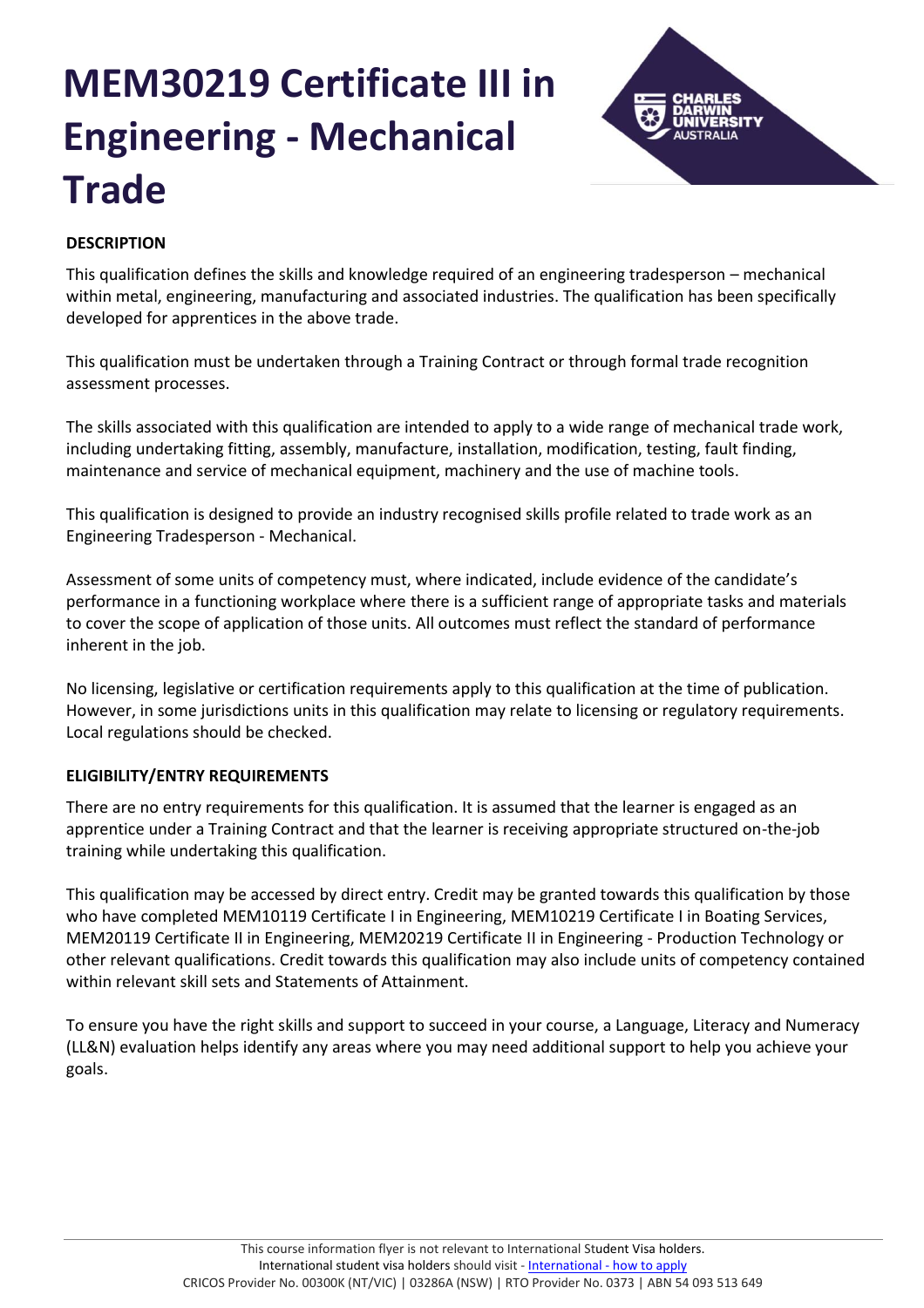#### Charles Darwin University (CDU) www.cdu.edu.au

#### **DELIVERY DETAILS**

| Location(s) | Duration*                          | Study mode                         |
|-------------|------------------------------------|------------------------------------|
| Casuarina   | 24-weeks full-time, usually spaced | Face to face theory, and simulated |
|             | over 3 years.                      | workshop practice                  |

*\* Duration will vary depending upon how long a student takes to reach the required competency level.*

#### **2022 FEES**

The 2022 indicative fee for this course is between \$3,360.00 - \$3,640.00 for eligible students and receive an NT Domestic Subsidised place or between \$19,200.00 - \$20,800.00 for Domestic Full fee places. Actual fees will vary according to your choice of units.

Please note: A limited number of NT Government subsidy places are available for eligible NT domestic students, so contact us now to secure your place for 2022.

Fees are subject to change annually. Indicative government-subsidised and full course fees are shown on this document. For further clarification and information on fees, payment options, instalment plans, and refunds, contact CDU on 1800 061 963 or refer to [VET Fees and Payments.](https://www.cdu.edu.au/current-students/student-admin/fees-payments)

#### **ASSESSMENT**

Assessments vary with each unit. You will be provided with an assessment guide.

#### **RECOGNITION OF PRIOR LEARNING (RPL)**

RPL is a process that determines whether the skills, knowledge and experience you've gained through your previous study, work or life experience can count towards a vocational training qualification at CDU. For more information, [VET RPL.](https://www.cdu.edu.au/study/vocational-education-training/rpl)

#### **RESOURCES**

Students are issued with workbooks and handouts for the duration of the course.

#### **STUDY AND CAREER PATHWAYS**

Further training pathways from this qualification include MEM40119 Certificate IV in Engineering and MEM50119 Diploma of Engineering - Advanced Trade or other relevant qualifications.

Possible occupations relevant to this qualification include:

• Engineering Tradesperson – Mechanical

#### **QUALIFICATION CONTENT**

To achieve a MEM30219 Certificate III in Engineering - Mechanical Trade a total of ninety-six (96) points must be completed comprising thirty-three (33) core and sixty-three (63) elective points as detailed in the packaging rules and listed below. The electives offered may vary between campuses.

#### **CORE UNITS**

| MEM09002* | Interpret technical drawing                                  |
|-----------|--------------------------------------------------------------|
| MEM11011* | Undertake manual handling                                    |
| MEM12023* | Perform engineering measurements                             |
| MEM12024* | Perform computations                                         |
| MEM13015  | Work safely and effectively in manufacturing and engineering |
| MEM14006* | Plan work activities                                         |

MEM30219 Certificate III in Engineering - Mechanical Trade 2022 - Version 15 Page 2 of 3